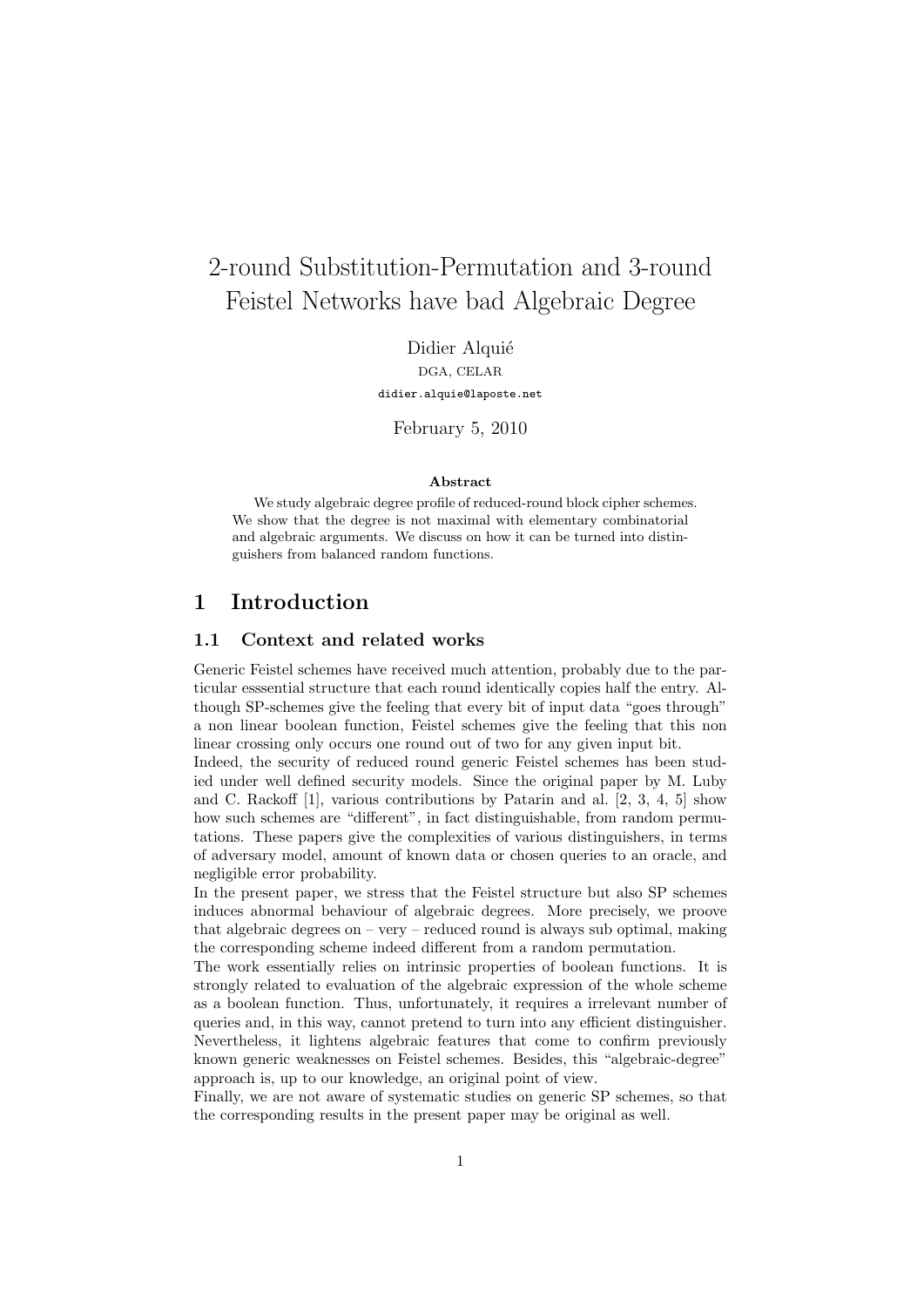#### 1.2 Outline

Paper is organized as follows. Section 2 introduces notations and definitions. In section 3, we give some easy but useful results on boolean functions with possibly multiple output bits, the proofs of which are gathered in appendix A. Section 4 studies the algebraic degree profile of a 2-round SP network, as Section 5 gives the analogue for a 3-round Feistel network. Section 6 discusses some consequences on distinguishing those reduced-round block ciphers from random functions. The results in their brute form appear to be inefficient to this purpose, possible directions are proposed for further research.

# 2 Notations and definitions

Let  $\mathbb{F}_2^n$  be *n*-dimensionnal vector space over the finite field  $\mathbb{F}_2$ , and define the partial order  $\preceq$  in  $\mathbb{F}_2^n$  by  $x \preceq y \Leftrightarrow \forall i = 1, \ldots, n, x_i \leq y_i$ .

We deal with boolean functions with mulitple, say  $n(> 1)$  input bits, and possibly multiple output bits. We refer to a boolean function with single (resp. multiple) output bit(s) as a *scalar* (resp. *vectorial*) boolean function. The *sup*port (resp. weight) of a scalar boolean function denotes the set  $f^{-1}(1)$  (resp. the cardinality of the latter) and is denoted by  $\text{Supp}(f)$  (resp.  $wt(f)$ ).

Every scalar boolean function  $f(x_1, \ldots, x_n)$  can be uniquely represented by its algebraic normal form (ANF), a multivariate polynomial in the quotient polynomial ring  $\mathbb{F}_2[x_1, \ldots, x_n]/(x_1^2 + x_1, \ldots, x_n^2 + x_n)$ :

$$
f(x_1,...,x_n) = \sum_{(u_1,...,u_n) \in \mathbb{F}_2^n} a_{u_1,...,u_n} x_1^{u_1} ... x_n^{u_n}
$$

Note that  $x_1^{u_1} \dots x_n^{u_n} = 1$  if, and only if for every  $i = 1, \dots, n$ ,  $x_i = 1$  whenever  $u_i = 1$ .

The *algebraic degree* of f is the maximum degree of monomials  $x_1^{u_1} \dots x_n^{u_n}$  for which  $a_{u_1,...,u_n}$  is not zero. It is denoted by  $\deg(f)$ .

#### 2.1 The Mobius transform

Recall that the so called Mobius transform gives a correspondance between the list of the values of the function  $f$  and the list of its ANF coefficients. More precisely, it goes from one list to the other by the way:

$$
\forall (u_1, \ldots, u_n) \in \mathbb{F}_2^n, \quad a_{u_1, \ldots, u_n} = \sum_{\substack{(x_1, \ldots, x_n) \preceq (u_1, \ldots, u_n) \\ \vdots \\ (u_1, \ldots, u_n) \preceq (x_1, \ldots, x_n)}} f(x_1, \ldots, x_n)
$$

$$
\forall (x_1, \ldots, x_n) \in \mathbb{F}_2^n, \quad f(x_1, \ldots, x_n) = \sum_{\substack{(u_1, \ldots, u_n) \preceq (x_1, \ldots, x_n)}} a_{u_1, \ldots, u_n}
$$

For  $x = (x_1, \ldots, x_n)$  and  $u = (u_1, \ldots, u_n) \in \mathbb{F}_2^n$ , define the symbolic  $x^u$  to be the monomial  $x_1^{u_1} \ldots x_n^{u_n}$  in the aformentionned quotient polynomial ring. Here we borrow the notation of indicator function, and denote generically  $1(A)$ for the boolean number that is 1 (resp. 0) if proposition A holds (resp. does not

hold). It permits a very compact rewriting of all these properties. First,  $x^u =$  $1 \Leftrightarrow u \preceq x$ , and then  $x^u = 1(u \preceq x)$ . Therefore, the Mobius correspondance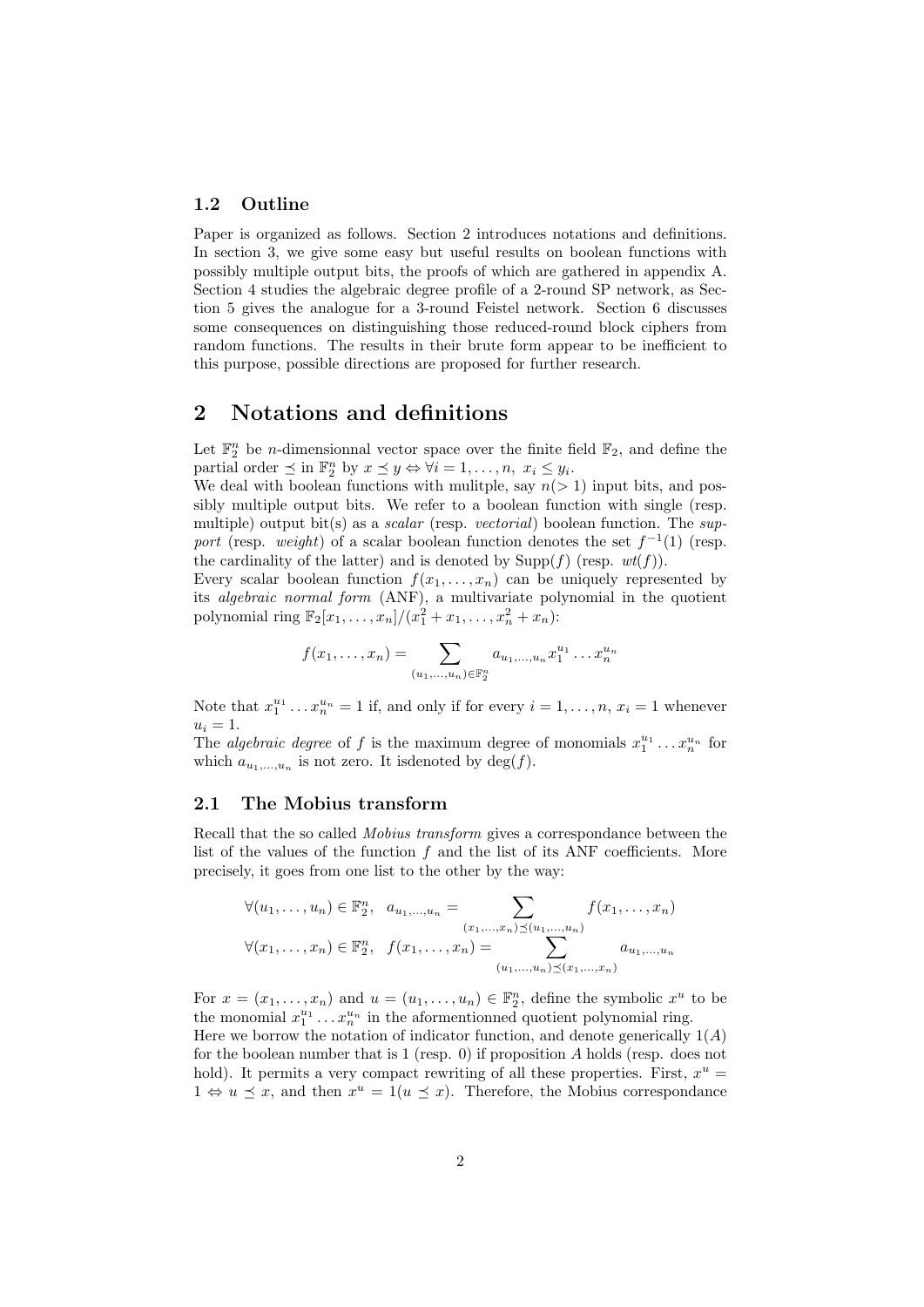can be rewritten itself in a short way:

$$
\forall u \in \mathbb{F}_2^n, \quad a_u = \sum_{x \in \mathbb{F}_2^n} f(x)1(x \le u)
$$

$$
\forall x \in \mathbb{F}_2^n, \quad f(x) = \sum_{u \in \mathbb{F}_2^n} a_u 1(u \le x)
$$

The reason why we want to point out this compact writing is actually an epiphenomenon: in our feeling, it makes it easier to formally write the proof of these equalities. Indicator function notation is generally easy to handle formally, even if it is not the most concrete writing in this particular case.

# 3 Results on balancedness of boolean functions

In this section we give a few basic results on the relationship between algebraic degree and balancedness of boolean functions. We make intense use of those results in the following sections, and therefore we have decided to summarize them in the present section, pushing their proofs away to the appendix.

We show that the balancedness of vectorial boolean functions is closely related to the balancedness of (scalar) nonzero linear forms of their output bits. We also establish a nice result about balancedness of pointwise products of the output bits. We finally formulate the properties in the specific case of  $n$ -variables bijections.

Let us start with a lemma. It is rather elementary, but the subsequent results of this section largely make use of it.

**Lemma 1** Let  $f$  be a scalar (ie with single output bit) boolean function with  $n > 1$  input bits. Then:

- (i) the coefficient of the monomial  $x_1 \ldots x_n$  in the ANF of f is equal to  $\sum_{x \in \mathbb{F}_2^n} f(x)$ .
- (ii) deg(f)  $\leq n-1$  if, and only if wt(f) is even.
- (iii) if f is balanced, then  $\deg(f) \leq n-1$ .

*Proof* See appendix A.  $\Box$ 

We now come out with vectorial boolean functions, ie having multiple, say  $t$ , output bits instead of a single one. We still denote the number of input bits by n, and we assume that  $t \leq n$ . If f is such a function, we will write  $f_1, \ldots, f_t$ for the components of  $f$ , that of course are themselves scalar boolean functions. Balancedness generalizes very naturally and we will say that f is balanced if all  $y \in \mathbb{F}_2^t$  have the same number of preimages by f in  $\mathbb{F}_2^n$ , that is

$$
\forall y \in \mathbb{F}_2^t, \#\{x : x \in \mathbb{F}_2^n, f(x) = y\} = 2^{n-t}.
$$

Note that it indeed forces t to be  $\leq n$ . We are now ready to give the

**Proposition 2** Let  $1 < t \leq n$  be two integers, and  $f : \mathbb{F}_2^n \to \mathbb{F}_2^t$  be a vectorial boolean function with scalar components  $f_1, \ldots, f_t$ . Then the following two properties are equivalent: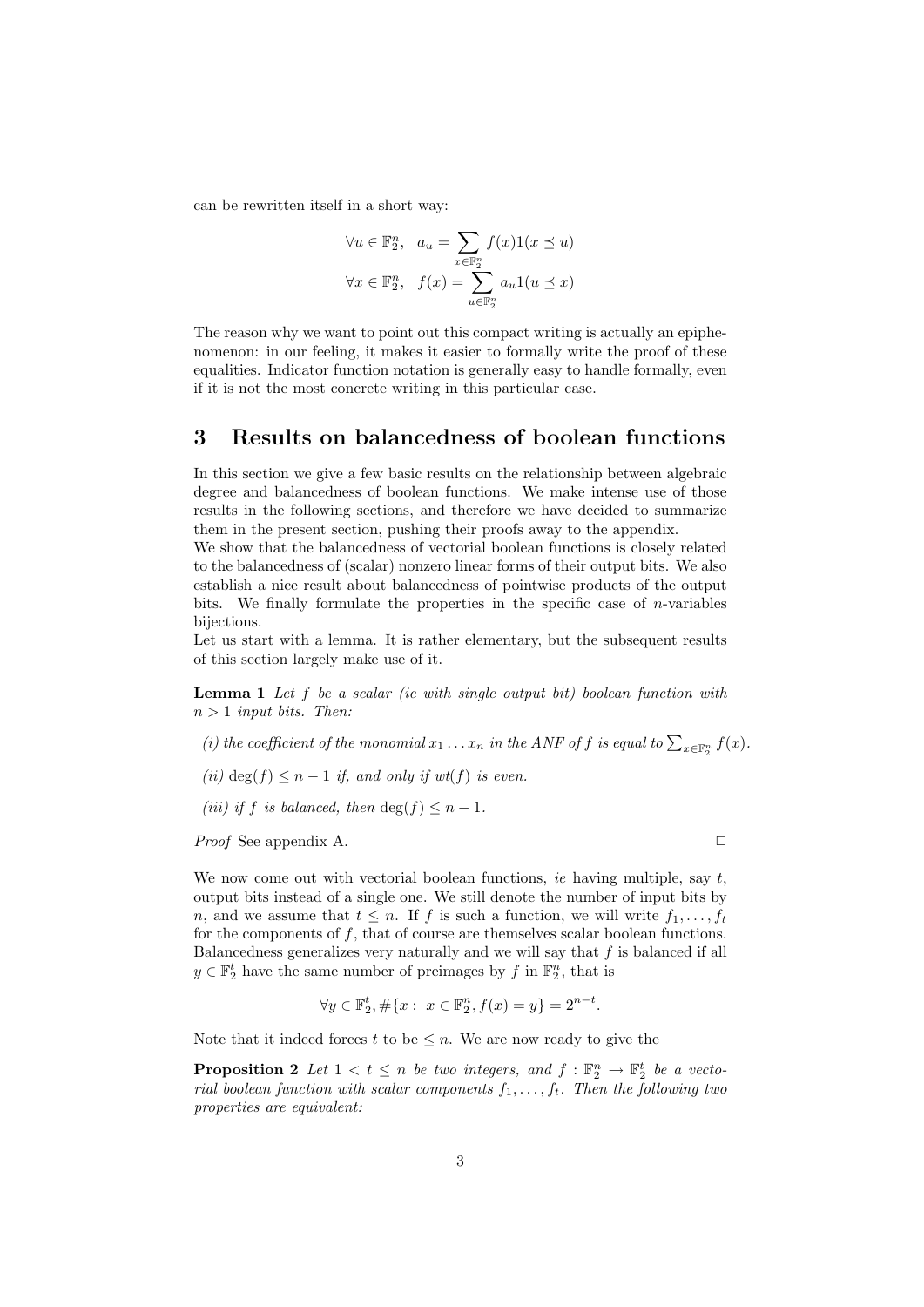- (1) f is a balanced function;
- (2) every nonzero linear form of the outputs of f is balanced, ie  $\forall (\lambda_1, \ldots, \lambda_t) \in$  $\mathbb{F}_2^t - \{0, \ldots, 0\}, \ x \mapsto \lambda_1 f_1(x) \oplus \ldots \oplus \lambda_t f_t(x) \ \text{is balanced.}$

*Proof* See appendix A.  $\Box$ 

**Corollary 3** Assume (1) or, equivalently, (2) holds in proposition 2. Then every linear form of the outputs of f is a boolean function with algebraic degree  $\leq n-1$ .

*Proof* From proposition 2, every linear form of the outputs of  $f$  is either null, either balanced. In the latter case, lemma  $1(iii)$  applies.  $\Box$ 

We now give a result about the pointwise product of balanced boolean functions. The pointwise product of two scalar boolean functions  $f$  and  $q$  is defined by  $fg: x \mapsto f(x)g(x)$ . Since Supp $(fg) = \text{Supp}(f) \cap \text{Supp}(g)$ , there is no systematic relation between balancedness of  $fg$  and the one of  $f$  and  $g$ . Moreover, in the case when  $f$  and  $g$  are balanced,  $fg$  cannot be balanced unless we are in the "degenerate" case where  $f = g$ . Nevertheless, we are able to proove a nice result on the algebraic degree of a product of some balanced functions, provided the number of factors in the product is not too much. Let us state it precisely.

**Proposition 4** Let  $1 < t \leq n$  be two integers, and  $f : \mathbb{F}_2^n \to \mathbb{F}_2^t$  be a vectorial boolean function with scalar components  $f_1, \ldots, f_t$ . Assume that f is balanced. Then all the pointwise products  $f_{i_1} \ldots f_{i_r}$ , with  $1 \leq i_1 < \cdots < i_r \leq t, 1 \leq r \leq t$  $min(t, n - 1)$  have algebraic degree  $\leq n - 1$ .

*Proof* See appendix A. ◯

A particular case we are interested in is the one where  $f$  is bijective mapping of  $\mathbb{F}_2^n$ . We have the

**Corollary 5** Let  $f$  be a *n*-variable bijection. Then

- (i) any nonzero linear form of the  $f_i$ 's,
- (ii) any product of at most  $n-1$   $f_i$ 's

have degree  $\leq n-1$ .

*Proof (i)* comes from lemma 1 and proposition 2 put together, while *(ii)* follows from proposition 4.  $\Box$ 

# 4 2-round SPN

#### 4.1 Description

Let  $n = qm$  the blocksize of a SP network, each round of which is composed as follows:

• a non linear layer composed by q parallel substitutions boxes  $S_1, \ldots, S_q$ . Each S-box is a m-variable bijection. We assume that all  $S_i$  are the same, and we simply denote it S. The reason for this assumption is that it does not change the proof and makes it easier and lighter to read;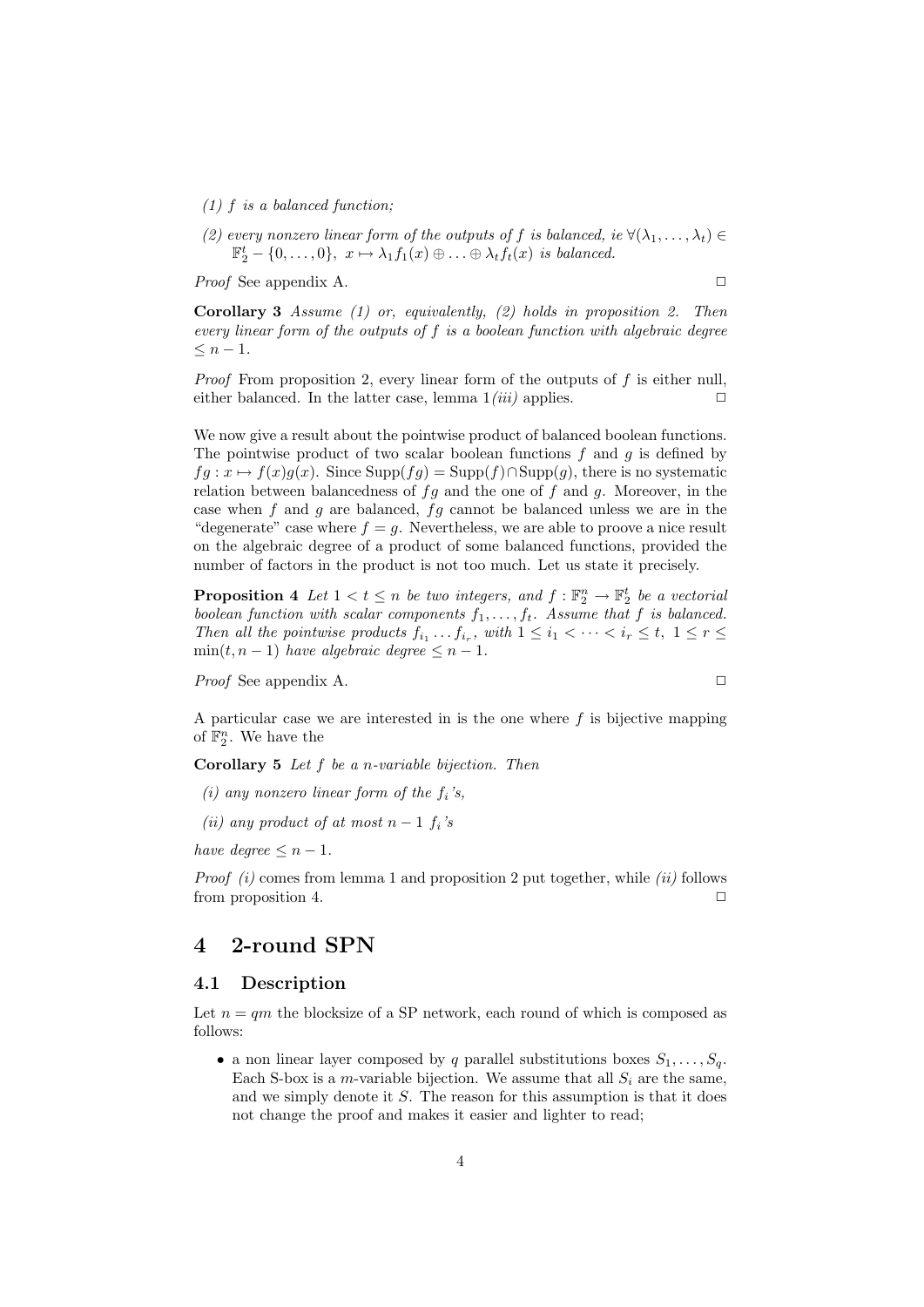• a linear layer composed by a invertible linear mapping  $L$  on  $\mathbb{F}_2^n$ , the structure of which is not relevant for our proof.

Let  $X = (x_1, \ldots, x_n)$  be the input variables. The following equations describe the 2-round SP scheme, and introduce intermediate variables  $Y = (y_1, \ldots, y_n)$ ,  $Z = (z_1, \ldots, z_n), T = (t_1, \ldots, t_n)$  as well as final output  $U = (u_1, \ldots, u_n).$ Each *n*-bit vector is naturally divided into  $q$  groups of  $m$  variables. For instance  $(x_1, \ldots, x_n)$  is divided into  $(x_1, \ldots, x_m)$ ,  $(x_{m+1}, \ldots, x_{2m})$ ,  $\ldots$ ,  $(x_{(q-1)m+1}, \ldots, x_{qm})$ , and these subvectors will be denoted  $X_1, \ldots, X_q$  respectively. An analogous convention defines  $Y_1, \ldots, Y_q, Z_1, \ldots, Z_q, T_1, \ldots, T_q$ , and  $U_1, \ldots, U_q$ .

> (First round) (Non linear layer)  $\sqrt{ }$  $\left\vert \right\vert$  $\mathcal{L}$  $(y_1, \ldots, y_m) = S(x_1, \ldots, x_m)$ . . .  $(y_{(q-1)m+1}, \ldots, y_{qm}) = S(x_{(q-1)m+1}, \ldots, x_{qm})$ (Linear layer)  $(z_1, \ldots, z_n) = L(y_1, \ldots, y_n)$ (Second round) (Non linear layer)  $\sqrt{ }$  $\int$  $\mathcal{L}$  $(t_1, \ldots, t_m)$  =  $S(z_1, \ldots, z_m)$ . . .  $(t_{(q-1)m+1}, \ldots, t_{qm}) = S(z_{(q-1)m+1}, \ldots, z_{qm})$ (Linear layer)  $(u_1, \ldots, u_n) = L(t_1, \ldots, t_n)$ (1)

 $\Lambda$  denotes the matrix of L in the canonical basis of  $\mathbb{F}_2^n$ . We will make explicit use of  $(\Lambda_{i,j})_{1 \leq i,j \leq q}$ , that are  $q^2$  square  $m \times m$  submatrices of  $\Lambda$  defined by

$$
\Lambda = \left[ \begin{array}{ccc} \Lambda_{1,1} & \ldots & \Lambda_{1,q} \\ \vdots & & \vdots \\ \Lambda_{q,1} & \ldots & \Lambda_{q,q} \end{array} \right].
$$

With all our notations, the following four writings have the same meaning:

$$
(z_1, ..., z_n) = L(y_1, ..., y_n),
$$
  
\n
$$
(z_1, ..., z_n) = (y_1, ..., y_n) \cdot \Lambda,
$$
  
\n
$$
\begin{cases}\nZ_1 = Y_1 \cdot \Lambda_{1,1} \oplus ... \oplus Y_q \cdot \Lambda_{q,1} \\
... \\
Z_q = Y_1 \cdot \Lambda_{1,q} \oplus ... \oplus Y_q \cdot \Lambda_{q,q}.\n\end{cases}
$$
  
\n
$$
\begin{cases}\n(z_1, ..., z_m) = (y_1, ..., y_m) \cdot \Lambda_{1,1} \oplus ... \oplus (y_{(q-1)m+1}, ..., y_{qm}) \cdot \Lambda_{q,1}, \\
... \\
(z_{(q-1)m+1}, ..., z_{qm}) = (y_1, ..., y_m) \cdot \Lambda_{1,q} \oplus ... \oplus (y_{(q-1)m+1}, ..., y_{qm}) \cdot \Lambda_{q,q},\n\end{cases}
$$

Here each vector is identified with a row-matrix, and  $(y_{(i-1)m+1}, \ldots, y_{im}).\Lambda_{i,j} =$  $Y_i.\Lambda_{i,j}$  represents a (row) vector-matrix product (with compatible sizes as easily checked).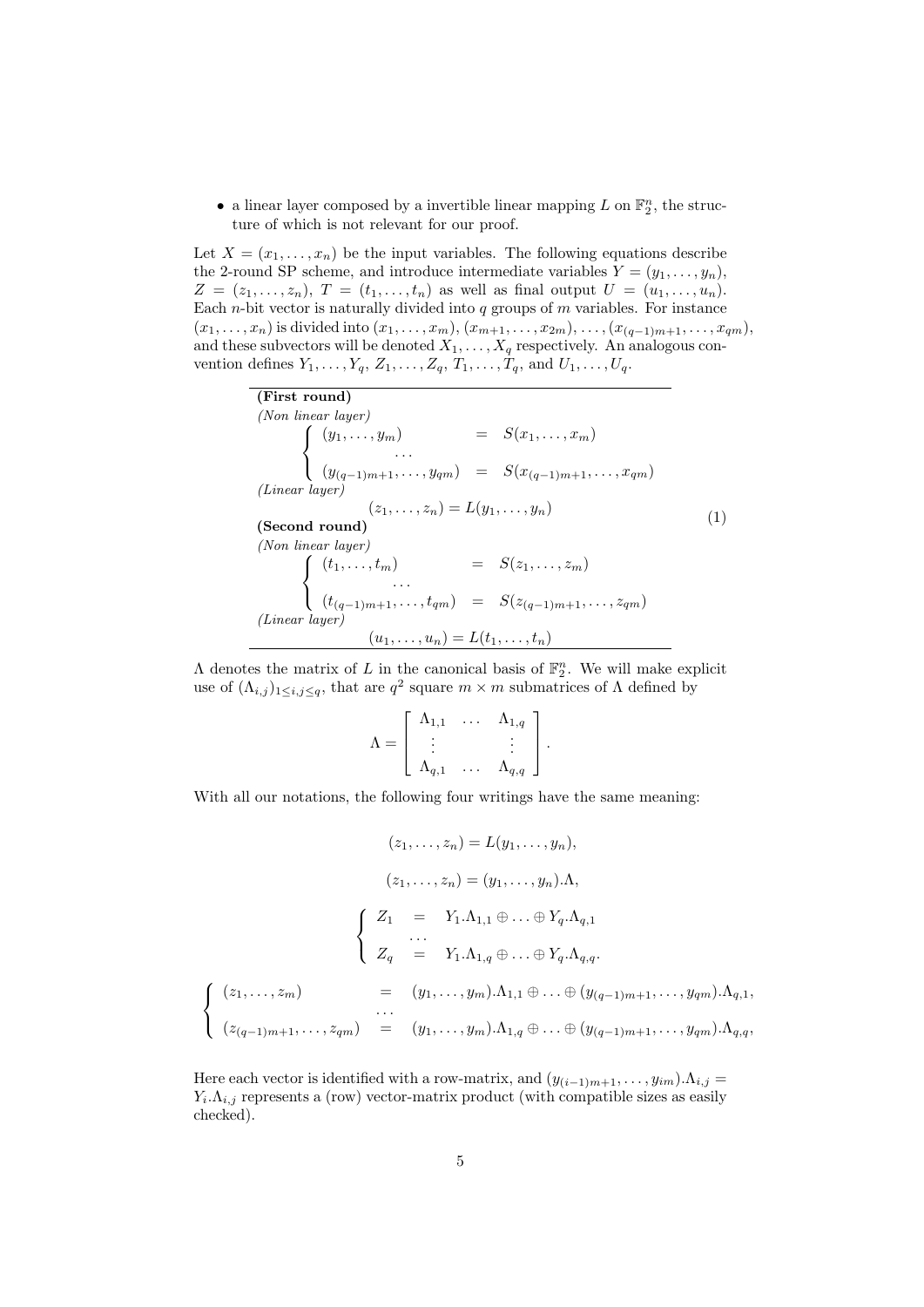#### 4.2 Statement

We aim to study the algebraic degree of  $Y, Z, T, U$  as (multivariate polynomial) expression of the input variables  $x_1, \ldots, x_n$ . The following theorem summarizes the results, while next subsection is devoted to the proof.

**Theorem 6** Let equations (1) define a 2-round SP network with  $n = qm$  variables. Put  $X = (x_1, \ldots, x_n)$  the input variables, and consider  $Y, Z, T, U$  as algebraic expressions of the  $x_i$ 's. Then:

- (i) deg(Z) = deg(Y)  $\leq m-1$ ;
- (ii)  $deg(U) \leq deg(T) \leq q(m-1)$ ;

### 4.3 Proof of theorem 6

Since  $Z$  (resp.  $U$ ) is linearly computed from  $Y$  (resp.  $T$ ), it is clear that  $deg(Z) \leq deg(Y)$  (resp.  $deg(U) \leq deg(T)$ ). Now let us examine the degrees of Y and T.

(i) The degree of Y is  $\leq m-1$ 

 $Y_1 = (y_1, \ldots, y_m)$  only depends on variables  $x_1, \ldots, x_m$ . Since S is a bijection, the degree of each  $y_i$  is  $\leq m-1$ . The same argument holds for  $Y_2, \ldots, Y_q$ , completing the proof of the statement for Y .

The degree of Z is equal to the one of Y Each  $Z_i$  is a linear form of the  $Y_j$  (via the matrix  $\Lambda$ ). But the subsets of variables  $x_j$  that are involved in expression of the  $Y_i$  are pairwise disjoint, such that terms of degree max can not cancel each other when linearly combined.

(ii) The degree of T is  $\leq q(m-1)$ 

We will proove that the partial degree  $\deg_{X_i}(T_j)$  is  $\leq m-1$  for  $1 \leq i, j \leq q$ . We write the proof for  $i = 1$ , the general case works in a similar way.

Fix  $j_0 \in \{1, ..., q\}$ . Consider the ANF of  $T_{j_0}$  as a polynomial of variables  $x_1, \ldots, x_m$  with coefficients that are themselves multivariates polynomials in variables  $x_{m+1}, \ldots, x_{qm}$ . Let  $h(x_{m+1}, \ldots, x_{qm})$  be the coefficient of the monomial  $x_1 \ldots x_m$ . Now write

$$
T_{j_0} = S(Z_j)
$$
  
=  $S(Y_1.\Lambda_{1,j_0} \oplus ... \oplus Y_q.\Lambda_{q,j_0})$   
=  $S(S(X_1).\Lambda_{1,j_0} \oplus ... \oplus S(X_q).\Lambda_{q,j_0})$   
=  $S(S(x_1,...,x_m).\Lambda_{1,j_0} \oplus ... \oplus S(x_{(q-1)m+1},...,x_{qm}).\Lambda_{q,j_0})$  (2)

Fix  $x_{m+1}, \ldots, x_{qm}$  to any numerical value  $x_{m+1}^*, \ldots, x_{qm}^* \in \mathbb{F}_2^{(q-1)m}$ , and put

$$
T_{j_0}^* = S(S(x_1, ..., x_m) \Lambda_{1,j_0} \oplus S(x_{m+1}^*, ..., x_{2m}^*) \Lambda_{2,j_0} \oplus ...
$$
  

$$
\oplus S(x_{(q-1)m+1}^*, ..., x_{qm}^*) \Lambda_{q,j_0}).
$$

The multivariate polynomial function  $(x_1, \ldots, x_m) \mapsto T_{j_0}^*$  is bijective, as equation (2) easily shows that it is a composition of bijections. It follows that the degree of  $T_{j_0}^*$  with respect to  $x_1, \ldots, x_m$  is  $\leq m-1$ . Then, the ANF of  $T_{j_0}^*$  does not contain the monomial  $x_1 \ldots x_m$ , whose coefficient is  $h(x_{m+1}^*, \ldots, x_{qm}^*)$ . In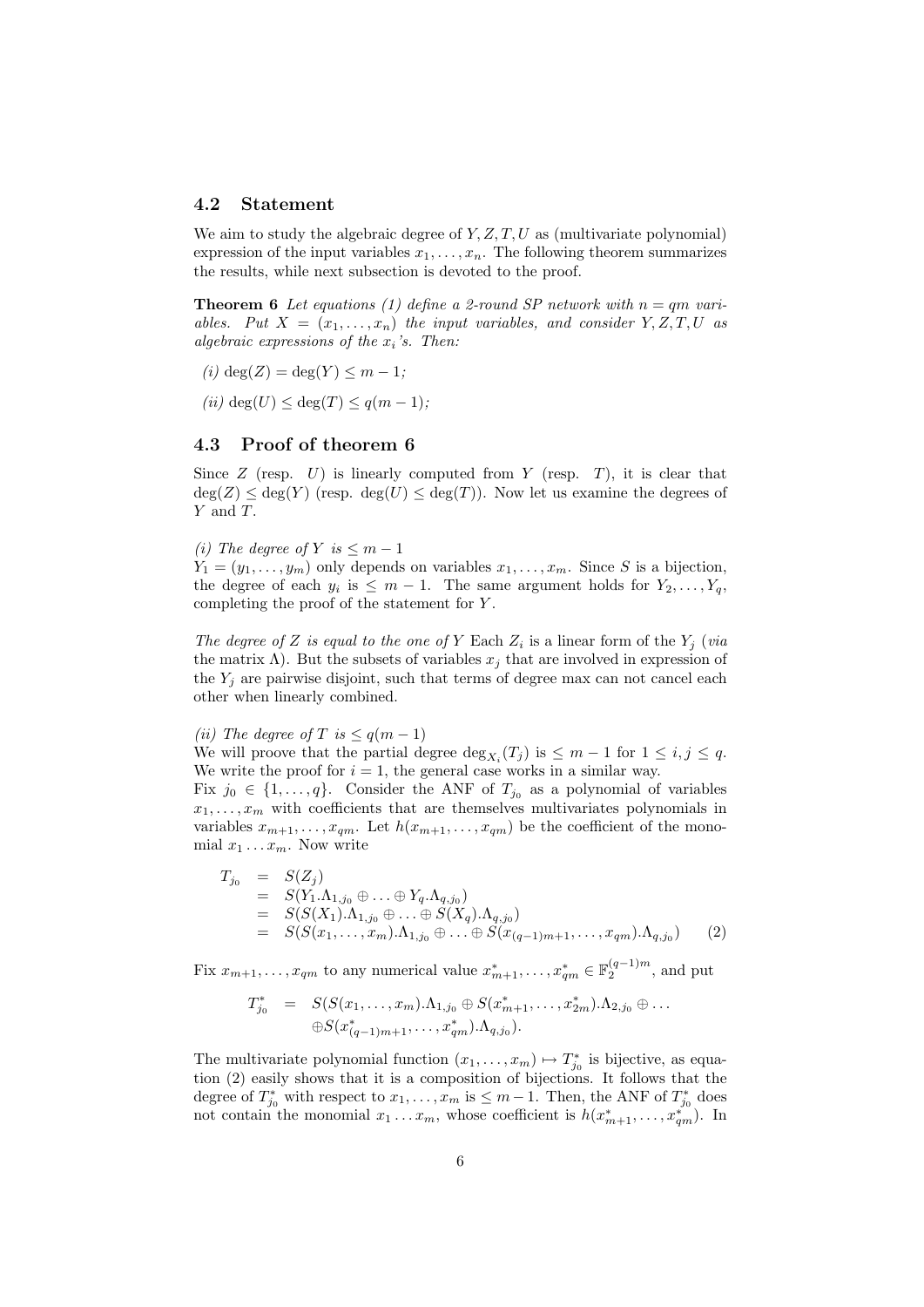other words,  $h(x_{m+1}^*,...,x_{qm}^*)=0$ . Now the crucial point is that this latest equality holds for **any** fixed numerical choice of  $x_{m+1}^*, \ldots, x_{qm}^*$ , and therefore h is identically zero as a multivariate polynomial in the variables  $x_{m+1}, \ldots, x_{qm}$ . We finally get that  $T_{j_0}$  is a multivariate polynomial in variables  $x_1, \ldots, x_n$  whose partial degree with respect to the first group  $X_1 = (x_1, \ldots, x_m)$  of variables is  $\leq m-1$ , *ie* that does not contain any monomial in which the variables  $x_1, \ldots, x_m$ all appear.

An identical argument prooves that, in fact,  $T_{j_0}$  has partial degree  $\leq m-1$  with respect to every group  $X_i$ ,  $i = 1, \ldots, q$ . In other words, the ANF of  $T_{j_0}$  does not contain any monomial in which all the variables of a given group  $X_i$  appear, for any  $i = 1, \ldots, q$ . It finally follows that the ANF of  $T_{j_0}$  does not contain any monomial whose total degree strictly exceeds  $q(m-1)$ , and that completes the proof of the statement for T.

### 4.4 What about going further ?

We briefly explain the reason why the argument collapses at round 3. We have, for example

$$
U_1 = T_1.\Lambda_{1,1} \oplus \ldots \oplus T_q.\Lambda_{q,1}
$$

We have proved, as intermediate steps of previous lines, that  $X_1 \mapsto T_1, \ldots$ ,  $X_1 \mapsto T_q$  are bijective mappings, but there is no reason that their sum should still be a bijective mapping (the only property that is preserved by summing bijective mappings altogether is that their degree remains  $\leq m-1$ ). In other words, the mapping

$$
X_1 \mapsto S(U_1) = S(T_1 \Lambda_{1,1} \oplus \ldots \oplus T_q \Lambda_{q,1})
$$

can be non bijective, and then can contain monomials of (maximal) degree  $m$ . The only upper bound we can easily deduce is that the degree of the global 3 round SP output is  $\leq qm-1$ , since the global SP is bijective and hence balanced. Actually, we performed experiments on toy examples and they showed that the latter bound can be reached.

# 5 3-round Feistel

#### 5.1 Description

Let  $n = 2m$  be an even integer. Define the following 3-round Feistel on *n*-bit blocks:

$$
L_1 = R_0, \quad R_1 = L_0 \oplus f(R_0),
$$
  
\n
$$
L_2 = R_1, \quad R_2 = L_1 \oplus g(R_1),
$$
  
\n
$$
L_3 = R_2, \quad R_3 = L_2 \oplus h(R_2).
$$
\n(3)

where the 3 round functions  $f, g, h$  are assumed to be *m*-variable bijections. We set  $(L_0, R_1)$ 

$$
(L_0, R_0) = (x_1, \ldots, x_n),(L_1, R_1) = (y_1, \ldots, y_n),(L_2, R_2) = (z_1, \ldots, z_n),(L_3, R_3) = (t_1, \ldots, t_n).
$$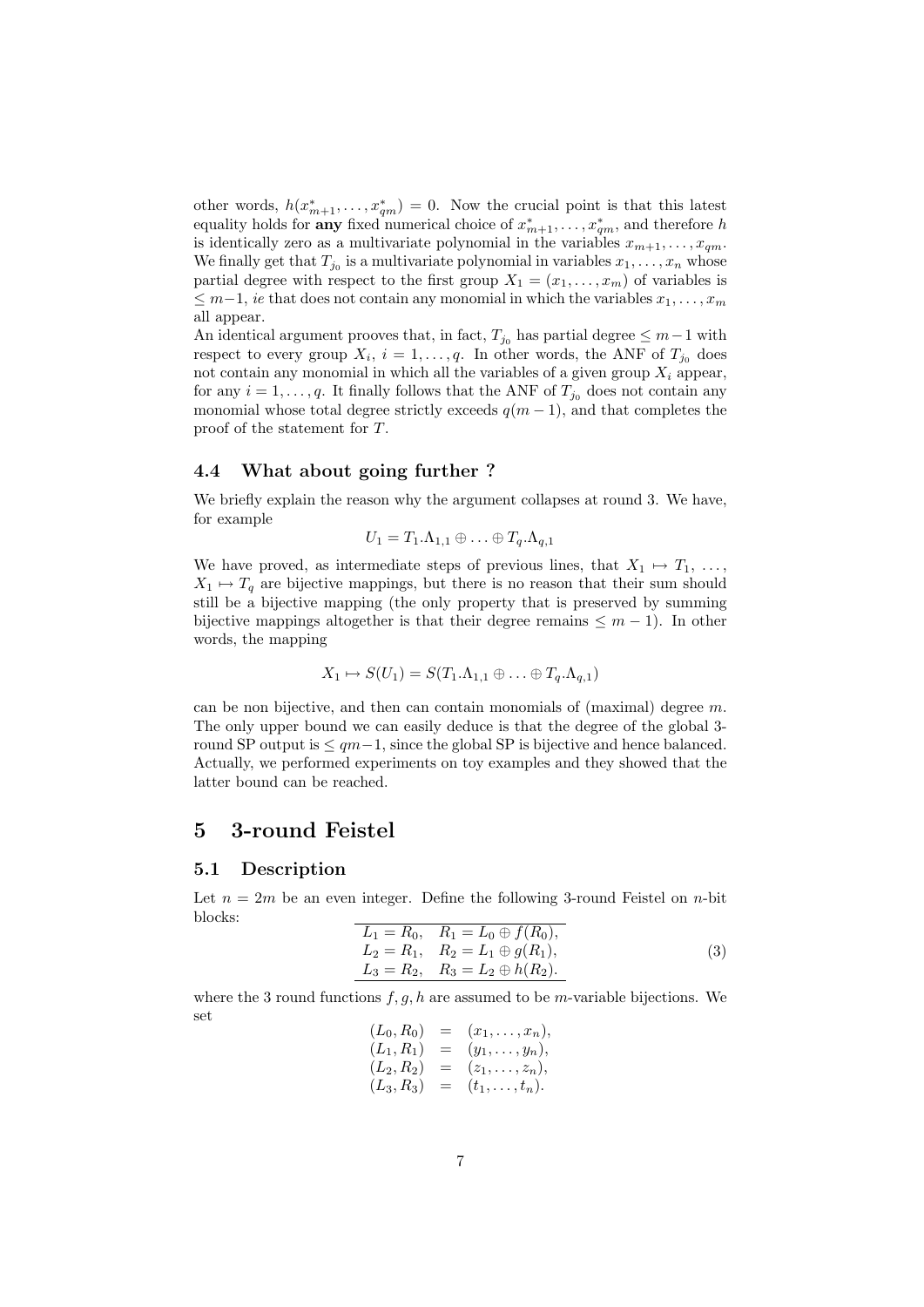Throughout this section, the "algebraic degree" of any expression is meant with respect to - explicit or implicit - variables  $x_1, \ldots, x_n$  in the algebraic expansion of the expression.

### 5.2 Statement

We aim to study the algebraic degree of  $(L_i, R_i)$ 's as (multivariate polynomial) expression of the input variables  $x_1, \ldots, x_n$ . Since  $L_i = R_{i-1}$ , it suffices of course to study the degree of the  $R_i$ 's. The following theorem summarizes the results, while next subsection is devoted to the proof. Some remarks mention results for partial degrees (with respect to  $x_1, \ldots, x_m$  on one hand, and  $x_{m+1}, \ldots, x_{2m}$ on the other hand) of the  $R_i$ 's.

**Theorem 7** Let equations (3) define a 3-round Feistel scheme with  $n = 2m$ variables. Put  $(L_0, R_0) = (x_1, \ldots, x_n)$ , and consider  $R_1, R_2, R_3$  as algebraic expressions of the  $x_i$ 's. Then:

- (*i*) deg( $R_1$ )  $\leq m-1$ ;
- (*ii*) deg( $R_2$ ) < 2m 3;
- (iii) deg( $R_3$ )  $\leq 2m-2$ ;

## 5.3 Proof of theorem 7

(i) The degree of  $R_1$  is  $\leq m-1$ We have

$$
(y_{m+1},\ldots,y_{2m})=(x_1,\ldots,x_m)\oplus f(x_{m+1},\ldots,x_{2m}),
$$
\n(4)

ie

$$
\begin{cases}\n y_{m+1} = x_1 \oplus f_1(x_{m+1}, \dots, x_{2m}) \\
 \dots \\
 y_{2m} = x_m \oplus f_m(x_{m+1}, \dots, x_{2m})\n\end{cases} (5)
$$

f is a m-variable bijection, hence each  $f_i$  has degree  $\leq m-1$  (corollary 5) and therefore, each  $y_i$ ,  $i = m + 1, ..., 2m$  has itself degree  $\leq m - 1$ .

Remark. Results for partial degrees can be established here directly from the algebraic expression of  $R_1$ . We have:

$$
\begin{array}{rcl}\n\deg_{x_1,\ldots,x_m}(R_1) & = & 1, \\
\deg_{x_{m+1},\ldots,x_{2m}}(R_1) & = & \max(\deg(f_1),\ldots,\deg(f_m)) \le m-1.\n\end{array}
$$

(ii) The degree of  $R_2$  is  $\leq 2m-3$ We compute  $R_2$  as a function of  $x_i$ 's. We have

$$
(z_{m+1},...,z_{2m}) = (y_1,...,y_m) \oplus g(y_{m+1},...,y_{2m})
$$
  
\n
$$
= (x_{m+1},...,x_{2m}) \oplus g((x_1,...,x_m) \oplus f(x_{m+1},...,x_{2m}))
$$
  
\n*ie*  
\n
$$
\begin{cases}\nz_{m+1} = x_{m+1} \oplus g_1((x_1,...,x_m) \oplus f(x_{m+1},...,x_{2m}))\\ \n\cdots\\ \nz_{2m} = x_{2m} \oplus g_m((x_1,...,x_m) \oplus f(x_{m+1},...,x_{2m}))\n\end{cases}
$$
(6)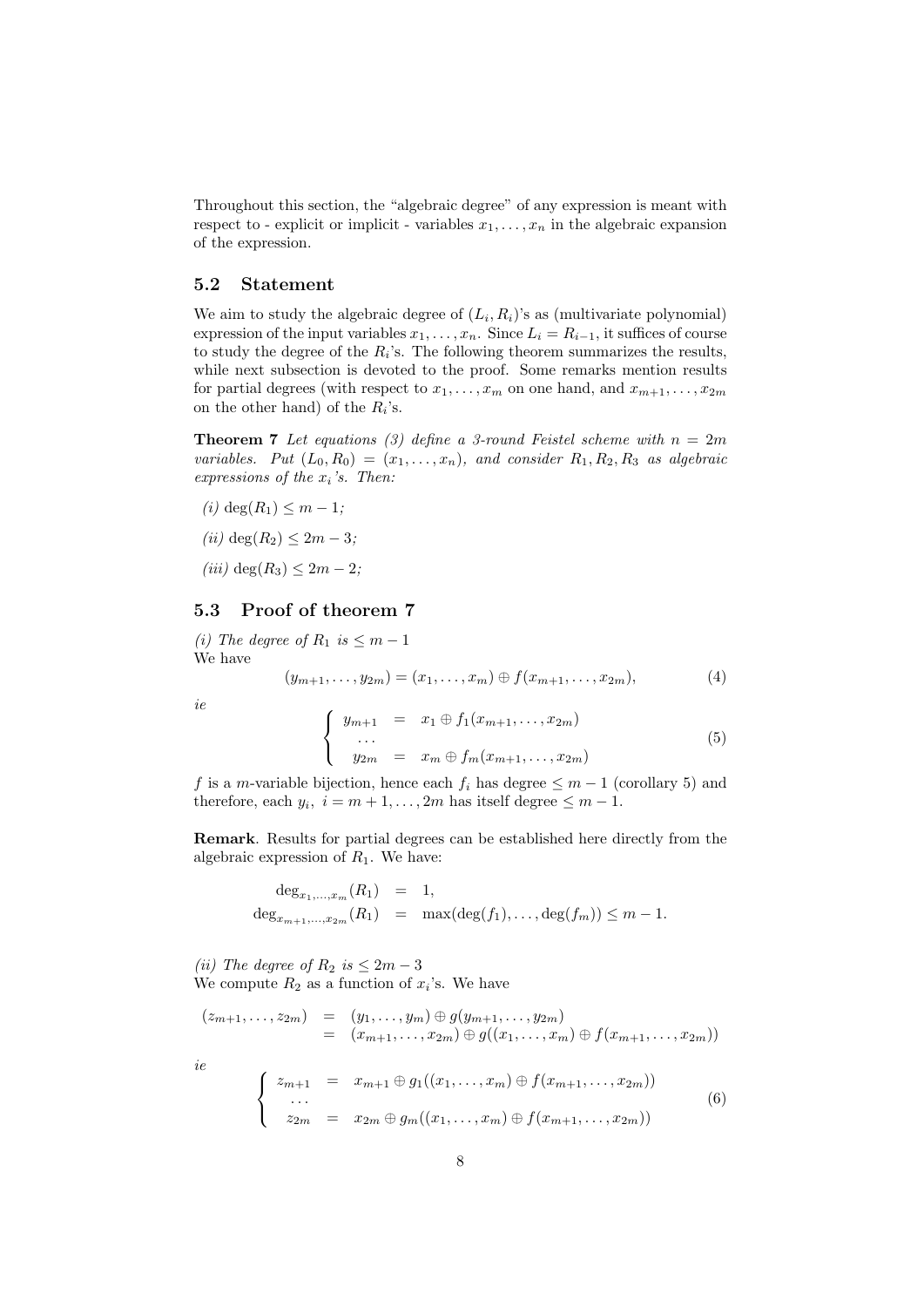Let us examine the expression of  $z_{m+k}$ , for  $k = 1, ..., m$ . Since g is a m-variable bijection, each  $g_k$ ,  $k = 1, \ldots, m$  is balanced and its ANF only contains terms of degree  $\leq m-1$ . Write

$$
g_k(\xi_1,\ldots,\xi_m) = \sum_{0 \le r \le m-1} \sum_{1 \le i_1 < \cdots < i_r \le m} \alpha_{i_1,\ldots,i_r}^{(k)} \xi_{i_1} \ldots \xi_{i_r}
$$

where  $r = 0$  corresponds to the constant term  $g_k(0, \ldots, 0)$ . We derive

$$
g_k((x_1, \ldots, x_m) \oplus f(x_{m+1}, \ldots, x_{2m}))
$$
  
=  $g_k(x_1 \oplus f_1(x_{m+1}, \ldots, x_{2m}), \ldots, x_m \oplus f_m(x_{m+1}, \ldots, x_{2m}))$   
=  $\sum_{\substack{0 \le r \le m-1 \\ (x_{i_1} \oplus f_{i_1}(x_{m+1}, \ldots, x_{2m}))}} \alpha_{i_1, \ldots, i_r}^{(k)}$   
 $(7)$ 

A basic development of the right hand side raises terms of the form

$$
x_{i_1} \dots x_{i_r} f_{j_1}(x_{m+1}, \dots, x_{2m}) \dots f_{j_s}(x_{m+1}, \dots, x_{2m}) \tag{8}
$$

with

$$
\begin{cases}\n1 \leq i_1 < \dots < i_r \leq m, \\
1 \leq j_1 < \dots < j_s \leq m, \\
r + s < m - 1.\n\end{cases}
$$

The degree of each  $f_i$  is  $\leq m-1$  because f is bijective. The same holds for the products of  $f_j$ 's, because there are  $s \leq m-1$  factors  $f_j$ 's and thus corollary 5 applies. We get the following upper bound for the degree of each term (8):

• if  $s = 0$ , then  $r \leq m - 1$  and

$$
\deg(\text{term }(8)) = r \leq m - 1;
$$

• if  $s = 1$ , then  $r \le m - 2$  and

 $deg(term (8)) \leq r + deg(f_{j_1}) \leq (m-2) + (m-1) = 2m-3;$ 

• if  $s \geq 2$ , then  $r \leq m-3$  and

deg(term (8)) ≤ r+deg(product of several  $f_j$ 's) ≤  $(m-3)+(m-1) = 2m-4$ .

We have proved that  $\deg(g_k((x_1, \ldots, x_m) \oplus f(x_{m+1}, \ldots, x_{2m}))) \leq 2m-3$ , and so is deg( $z_{m+k}$ ), for  $k = 1, ..., m$ . That completes the proof of the statement for  $R_2$ .

Remark. Consider equation (6) and write it in the following compact form :

$$
R_2 = R_0 \oplus g(L_0 \oplus f(R_0)).
$$

If we fix  $R_0$ , the partial function  $L_0 \mapsto R_0 \oplus g(L_0 \oplus f(R_0))$  is bijective on  $\mathbb{F}_2^m$ because  $g$  is. Hence its degree (more exactly, the degree of each of its scalar component) is less than  $m-1$ . In similar way, if we now fix  $L_0$ , the partial function  $R_0 \mapsto g(L_0 \oplus f(R_0))$ , is bijective on  $\mathbb{F}_2^m$  because g and f are. Hence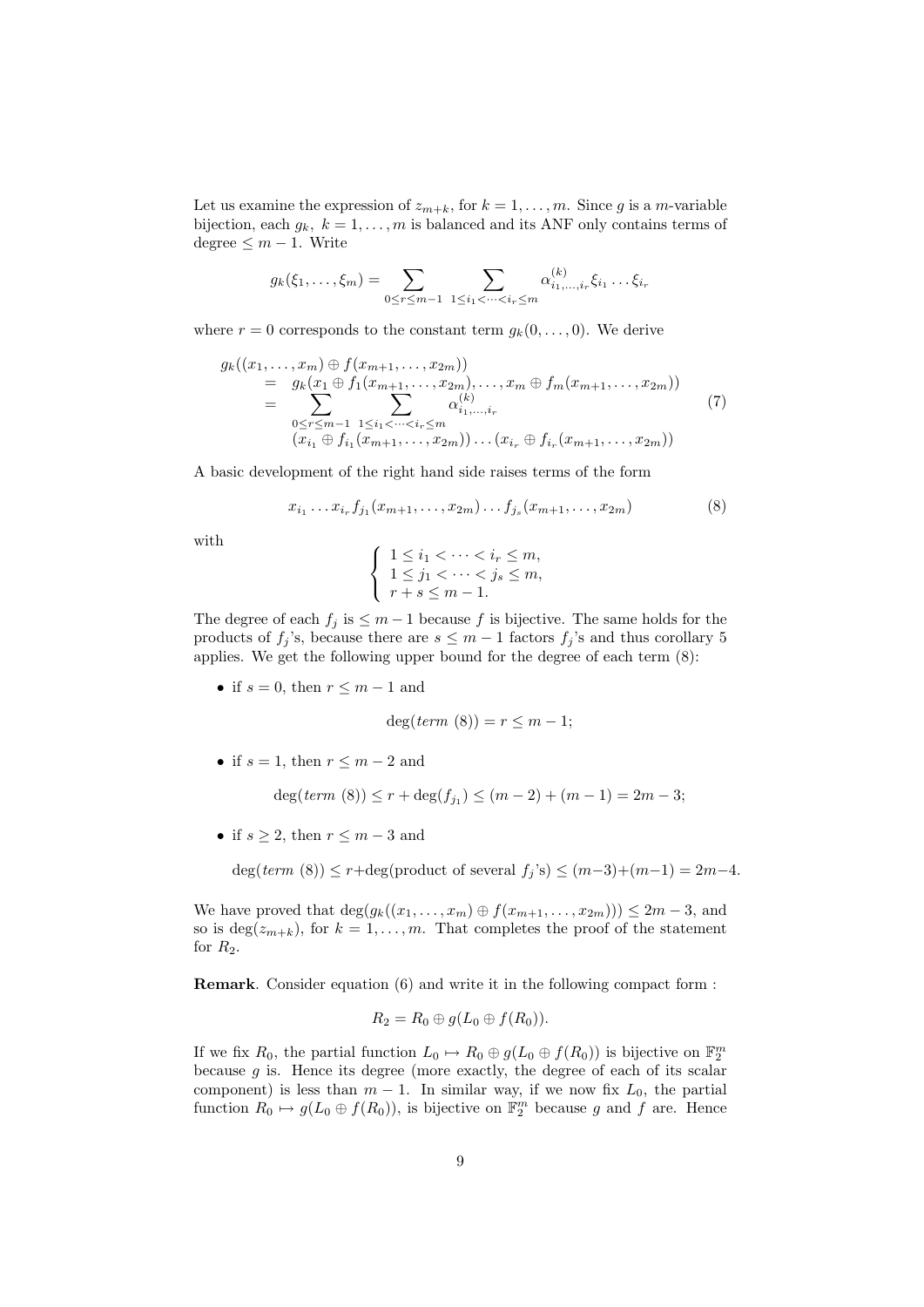its degree is  $\leq m-1$ , and so is the degree of  $R_0 \mapsto R_0 \oplus g(L_0 \oplus f(R_0))$ . We conclude:

$$
\deg_{x_1, \dots, x_m}(R_2) \leq m-1,
$$
  

$$
\deg_{x_{m+1}, \dots, x_{2m}}(R_2) \leq m-1
$$

Hence any monomial of  $R_2$  cannot contain the whole "left" (nor "right") variables, ie no monomial is multiple of  $x_1 \ldots x_m$  (nor multiple of  $x_{m+1} \ldots x_{2m}$ ). What is remarkable from the upper bound for total degree of  $R_2$  is that whenever  $m-1$  "left" (resp. "right") variables appear in a given monomial, then at most  $m-2$  "right" (resp. "left") ones appear in the same monomial. In other words, there is no monomial containing  $m-1$  left variables and  $m-1$  right variables simultaneously.

(iii) The degree of  $R_3$  is  $\leq 2m-2$ We have

$$
(t_{m+1},\ldots,t_{2m})=(z_1,\ldots,z_m)\oplus h(z_{m+1},\ldots,z_{2m})
$$
\n(9)

ie

$$
\begin{cases}\n t_{m+1} = z_1 \oplus h_1(z_{m+1}, \ldots, z_{2m}) \\
 \ldots \\
 t_{2m} = z_m \oplus h_m(z_{m+1}, \ldots, z_{2m})\n\end{cases} (10)
$$

Note that  $z_1, \ldots, z_m$  are degree  $\leq m-1$ , because of the bound on  $R_1$  and  $R_1 = L_2 = (z_1, \ldots, z_m)$ . Hence, to proove the statement, it suffices to proove that  $h_k(z_{m+1}, \ldots, z_{2m})$ , for  $k = 1, \ldots, m$ , have degree  $\leq 2m - 2$  (recall that the degree of any expression is meant with respect to the  $-$  implicit  $-$  variables  $x_i$ 's). We will use the same strategy as previously. Actually, it will not work exactly in the same way, and will require some refinement.

First we "slide" expression (7) one round forward. What we mean is that (7) is still valid when moving:

- $x_i$  to  $y_i$ ;
- $g_k$  to  $h_k$  (and moving the  $\alpha$ 's coefficients to some new ones, say  $\beta$ 's);
- $f_i$  to  $g_i$ .

This rewriting gives

$$
h_k(y_1 \oplus g_1(y_{m+1},\ldots,y_{2m}),\ldots,y_m \oplus g_m(y_{m+1},\ldots,y_{2m}))
$$
  
=  $h_k(0,\ldots,0) \oplus \sum_{1 \leq r \leq m-1} \sum_{1 \leq i_1 < \cdots < i_r \leq m} \beta_{i_1,\ldots,i_r}^{(k)}$   

$$
(y_{i_1} \oplus g_{i_1}(y_{m+1},\ldots,y_{2m}))\ldots(y_{i_r} \oplus g_{i_r}(y_{m+1},\ldots,y_{2m})) \qquad (11)
$$

Then we have to examine terms of the form

$$
y_{i_1} \dots y_{i_r} g_{j_1} (y_{m+1}, \dots, y_{2m}) \dots g_{j_s} (y_{m+1}, \dots, y_{2m}) \tag{12}
$$

with

$$
\begin{cases}\n1 \leq i_1 < \dots < i_r \leq m, \\
1 \leq j_1 < \dots < j_s \leq m, \\
r + s < m - 1.\n\end{cases}
$$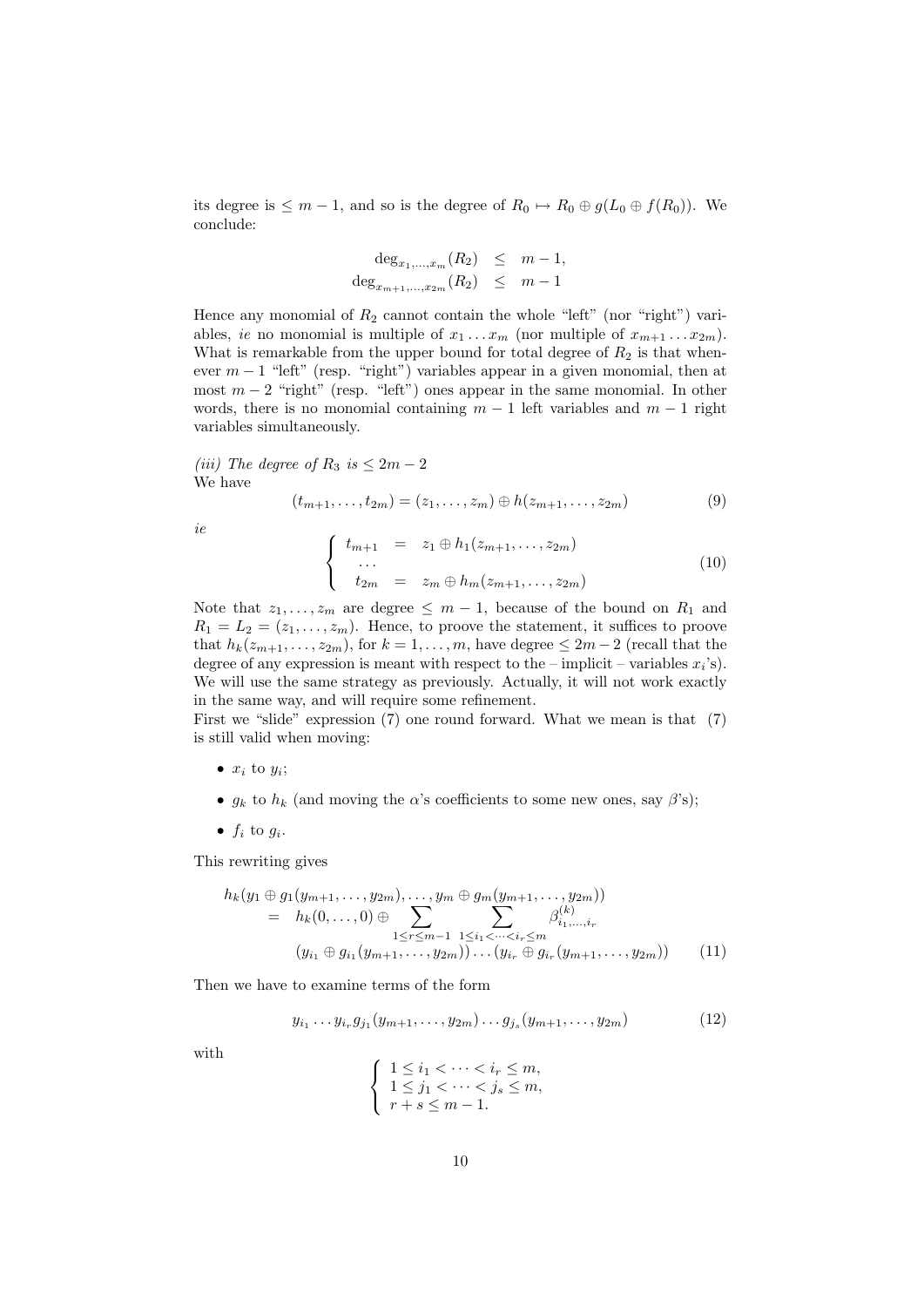In the previous case, the crucial point was that the factors  $x_{i_1} \ldots x_{i_r}$  and the factors  $f_{j_1}(x_{m+1},...,x_{2m})\ldots f_{j_s}(x_{m+1},...,x_{2m})$  have separate groups of variables  $x_i$  – more precisely, the former only contain variables  $x_1, \ldots, x_m$  although the latter only contain variables  $x_{m+1}, \ldots, x_{2m}$ . As  $(y_1, \ldots, y_m)$  =  $(x_{m+1}, \ldots, x_{2m})$  this separation no longer holds, and if we expand the left hand side of  $(11)$  with respect to the variables  $x_i$ , all of them would be mixed altogether. Indeed, if the previous strategy could be applied in the same way, we would get that the degree of (11) is  $\leq 2m-3$ , which is not compliant to what we are aiming to proove<sup>1</sup>.

Let us express the terms (12) with respect to variables  $x_i$ 's. Using (4) and  $(y_1, \ldots, y_m) = (x_{m+1}, \ldots, x_{2m})$ , we get expressions of the form

$$
x_{m+i_1} \dots x_{m+i_r} \left[ g_{j_1} \dots g_{j_s} \right] ((x_1, \dots, x_m) \oplus f(x_{m+1}, \dots, x_{2m}))
$$
  
=  $x_{m+i_1} \dots x_{m+i_r} g^* ((x_1, \dots, x_m) \oplus f(x_{m+1}, \dots, x_{2m}))$  (13)

with

$$
\begin{cases}\n1 \leq i_1 < \dots < i_r \leq m, \\
1 \leq j_1 < \dots < j_s \leq m, \\
r + s < m - 1.\n\end{cases}
$$

Here  $g^* = g_{j_1} \dots g_{j_s}$  denotes the pointwise product of the functions  $g_{j_1}, \dots, g_{j_s}$ . The new trick here is that we apply corollary 5 to both product of several  $g_j$ 's and  $f_i$ 's, since f and g are bijections : the pointwise products  $[f_{\ell_1} \ldots f_{\ell_t}],$  with  $t \leq m-1, 1 \leq \ell_1 < \cdots < \ell_t \leq m$  are m-variable functions with degree  $\leq m-1$ , and so is  $g^*$ , as the product of  $s \leq m-1$  functions  $g_i$ 's. Now write

$$
g^*(\xi_1,\ldots,\xi_m)=\sum_{0\leq s\leq m-1}\ \sum_{1\leq k_1<\cdots
$$

where  $s = 0$  corresponds to the constant term  $g^*(0, \ldots, 0)$ . Then (13) becomes

$$
x_{m+i_1} \dots x_{m+i_r} \sum_{0 \le s \le m-1} \sum_{1 \le k_1 < \dots < k_s \le m} \gamma_{k_1, \dots, k_r} (x_{k_1} \oplus f_{k_1} (x_{m+1}, \dots, x_{2m})) \dots
$$
  
\n
$$
(x_{k_s} \oplus f_{k_s} (x_{m+1}, \dots, x_{2m}))
$$
  
\n
$$
= x_{m+i_1} \dots x_{m+i_r} \sum_{0 \le s \le m-1} \sum_{1 \le k_1 < \dots < k_s \le m} \gamma_{k_1, \dots, k_s} \left( \sum_{0 \le t \le s} \sum_{0 \le t \le s} x_{\ell_1, \dots, \ell_s} \right)
$$
  
\n
$$
= \sum_{0 \le s \le m-1} \sum_{1 \le k_1 < \dots < k_s \le m} \gamma_{k_1, \dots, k_s} \left( \sum_{0 \le t \le s} \gamma_{k_1, \dots, k_s} \left( \sum_{0 \le t \le s} \gamma_{k_1, \dots, k_s} \right) \right)
$$
  
\n
$$
(e_1, \dots, e_s) \in S(k_1, \dots, k_s)
$$
  
\n
$$
x_{\ell_1} \dots x_{\ell_t} x_{m+i_1} \dots x_{m+i_r} [f_{\ell_{t+1}} \dots f_{\ell_s}] (x_{m+1}, \dots, x_{2m})
$$
  
\n
$$
(14)
$$

<sup>&</sup>lt;sup>1</sup>The upper bound that we target corresponds to our observations on a toy example, hence is tight.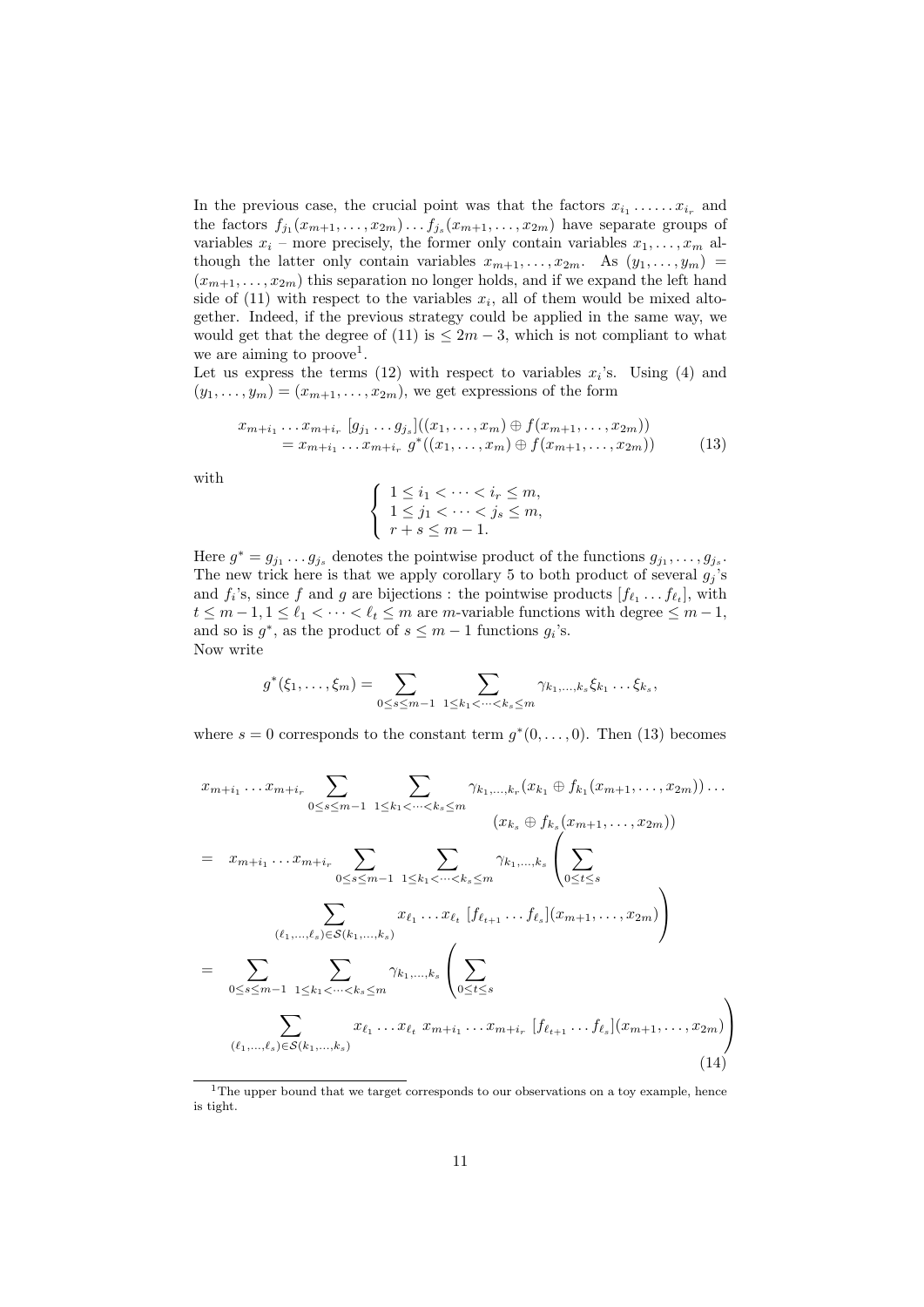with

$$
\begin{cases}\n1 \leq i_1 < \dots < i_r \leq m, \\
1 \leq j_1 < \dots < j_s \leq m, \\
1 \leq \ell_1, \dots, \ell_s \leq m, \quad \ell_i \text{ pairwise distinct}, \\
r + s \leq m - 1, \\
t \leq s.\n\end{cases}
$$

The summation  $\sum_{(\ell_1,\ldots,\ell_s)\in\mathcal{S}(k_1,\ldots,k_s)}$  ranges over all s-tuples for which the  $\ell_i$ 's are pairwise disjoint and the set  $\{\ell_1, \ldots, \ell_s\}$  is equal to the set  $\{k_1, \ldots, k_s\}$ . The terms appearing in (14) have the form:

$$
x_{\ell_1} \dots x_{\ell_t} \ x_{m+i_1} \dots x_{m+i_r} \ [f_{\ell_{t+1}} \dots f_{\ell_s}] (x_{m+1}, \dots, x_{2m}) \tag{15}
$$

which we will be refered as " $term (15)$ ". Let us examine their degree:

• if  $r = 0$ , then  $\deg([f_{\ell_{t+1}} \dots f_{\ell_s}](x_{m+1}, \dots, x_{2m})) \leq m-1$ , because  $s - t \leq$  $m-1$  and corollary 5. Hence,

$$
deg(term (15)) = t + deg([f_{\ell_{t+1}} \dots f_{\ell_s}](x_{m+1}, \dots, x_{2m}))
$$
  
\n
$$
\leq (m-1) + (m-1)
$$
  
\n
$$
= 2m-2;
$$

• if  $r \geq 1$ , then on one hand  $t \leq s \leq m-1-r \leq m-2$  and, on the other hand,

$$
\deg(x_{m+i_1} \dots x_{m+i_r} [f_{\ell_{t+1}} \dots f_{\ell_s}](x_{m+1}, \dots, x_{2m})) \leq m
$$

because the degree of any multivariate polynomial expression is always upper bounded by the number of variables. Hence,

$$
deg(term (15)) = t + deg(x_{m+i_1} \dots x_{m+i_r} [f_{\ell_{t+1}} \dots f_{\ell_s}](x_{m+1}, \dots, x_{2m}))
$$
  
\n
$$
\leq (m-2) + m
$$
  
\n
$$
= 2m - 2.
$$

That completes the proof of the statement for  $R_3$ .

**Remark** Expression of  $R_3$  with respect to  $(L_0, R_0)$  is

$$
R_3 = R_1 \oplus h(L_1 \oplus g(R_1))
$$
  
=  $L_0 \oplus f(R_0) \oplus h(R_0 \oplus g(L_0 \oplus f(R_0)))$ 

If we fix  $R_0$ , the partial function  $L_0 \mapsto f(R_0)$  (resp.  $L_0 \mapsto h(R_0 \oplus g(L_0 \oplus f(R_0))))$ is a bijection on  $\mathbb{F}_2^m$  beacause f is (resp. beacause g and h are). Hence both functions have degree  $\leq m-1$ , and their sum  $L_0 \mapsto R_3$  has also degree  $\leq m-1$ , that is

$$
\deg_{x_1,\ldots,x_m} R_3 \le m-1.
$$

Now if we fix  $L_0$ , the partial function  $R_0 \rightarrow g(L_0 \oplus f(R_0))$  is a bijection on  $\mathbb{F}_2^m$ , hence has degree  $\leq m-1$ . Therefore,  $R_0 \mapsto R_0 \oplus g(L_0 \oplus f(R_0))$  has itself degree  $\leq m-1$ , but is no longer a bijection so that there is no reason a priori why  $R_0 \mapsto h(R_0 \oplus g(L_0 \oplus f(R_0)))$  should be a bijection and should have degree  $\leq m-1$ . Indeed, in the experiments we performed, there were some cases where the partial degree was  $m$ .

It is even more remarkable that degree of  $R_3$  is  $\leq 2m-2$ . The facts, that we encountered during the proof and that we want to stress out here, are that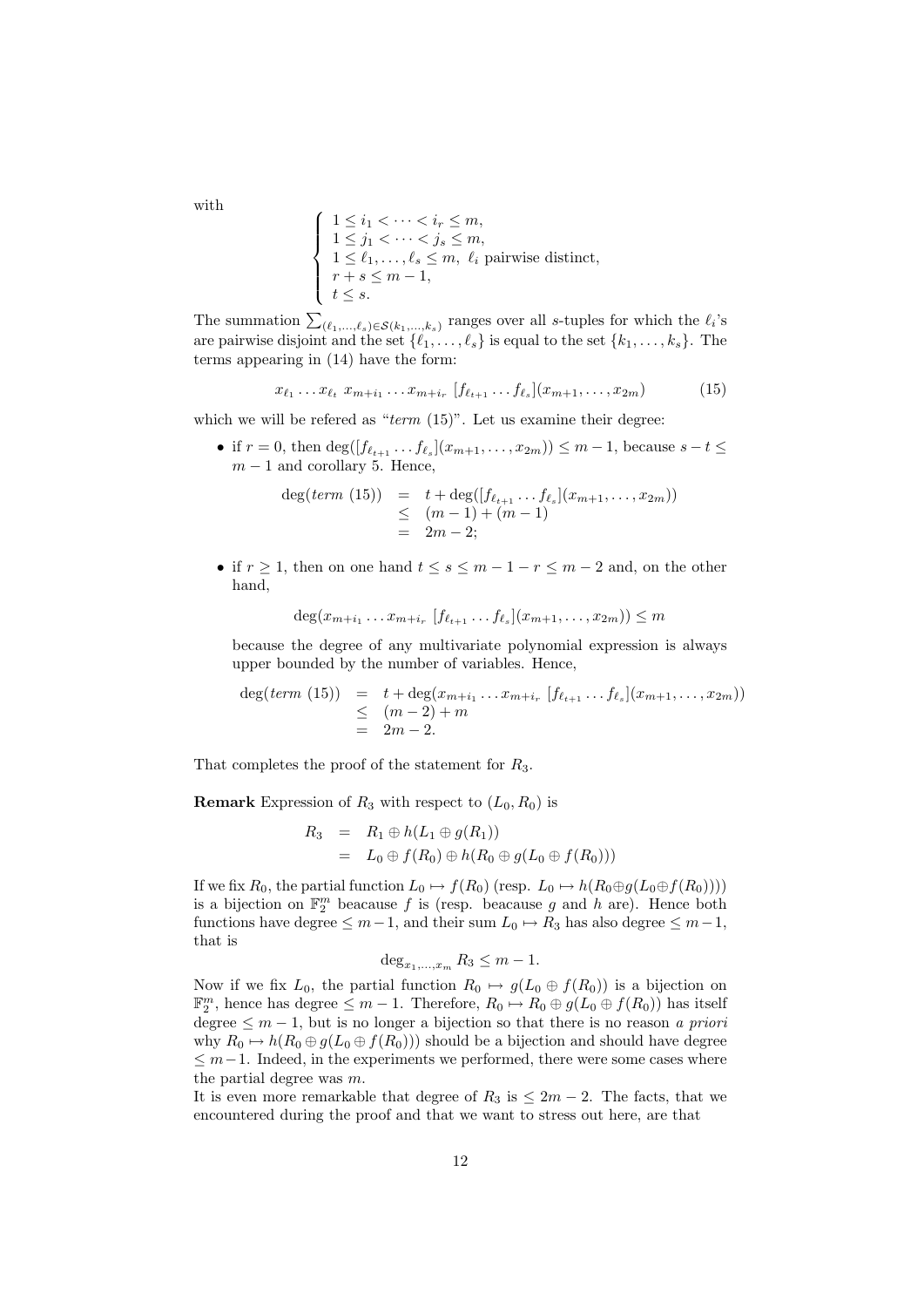- in any monomial, there are at most  $m-1$  "left" variables that appear;
- there are some monomials multiples of  $x_{m+1} \ldots x_{2m}$ , but whenever it occurs, there are at most  $m-2$  "left" variables appearing in the monomial.

It is also the reason why it is impossible to go further in the sequent rounds. For a 4-round Feistel, the only upper bound we can obtain is that the degree of the output is  $\leq 2m - 1$ , since the global Feistel function is bijective. Actually, we performed experiments on toy examples and they showed that the bound can be reached.

# 6 Distinguishing aspects

One can be tempted to use the various results on what we could call the "degree profile" to distinguish a reduced round Feistel or SP scheme from a random function. Indeed, a random function with  $n$  variables has degree  $n$  with probability 1/2. Of course, the relevance of the distinguishing issue makes sense if one targets to distinguish the scheme from a balanced random function. In this case, the degree cannot exceed  $n-1$ , and since there are n monomials with degree  $(n-1)$ , the probability for a balanced random function to have degree exactly  $n-1$  is equal to  $1-2^{-n}$ . A similar argument shows that the probability degree exactly  $n-2$  is  $1-2^{-n-{n \choose 2}}$ . These probabilities values are very close to 1, such that false alarms when applying this distinguisher is of negligible probability.

Unfortunately, the results strongly make use of the ANF ceofficients of the global function, especially the "high-weight" coefficients, that is to say those of monomials of degree *n* and  $n - 1$ .

The correspondance formulas between values and ANF coefficients are recalled in section 2. If one examines them carefully, they stress that, given  $u \in \mathbb{F}_2^n$ , the ANF coefficient  $a_u$  only depends on the values  $f(x)$ , where  $x \preceq u$ . We can say in a certain manner that some ANF coefficients can be computed from a sample of the list of values of  $f$ . But, as this "sample" is reduced enough for coefficients of monomial of very low degree, it grows as the degree of the targetted monomial does. And finally, the computation of the degree- $n$  monomial coefficient requires the complete list of values. Besides, the following combinatorial argument prooves that there cannot exist any trick to get rid of this feature.

Assume that there exist a "sampling" subset  $S$  such that the degreen monomial coefficient of f, say c, can be computed from the (sampled list of) values  $f(x)$ ,  $x \in S$ . On the other hand, we still always have

$$
c = \sum_{x \in \mathbb{F}_2^n} f(x)
$$

Now choose any  $x_0 \notin S$  and flip the corresponding value of f. Then  $c$  is itself flipped and the degree of the function is flipped from  $n$ to some integer  $\leq n-1$ , or conversely. It follows as an evidence that the degree f cannot be computed from any sampling subset, a contradiction.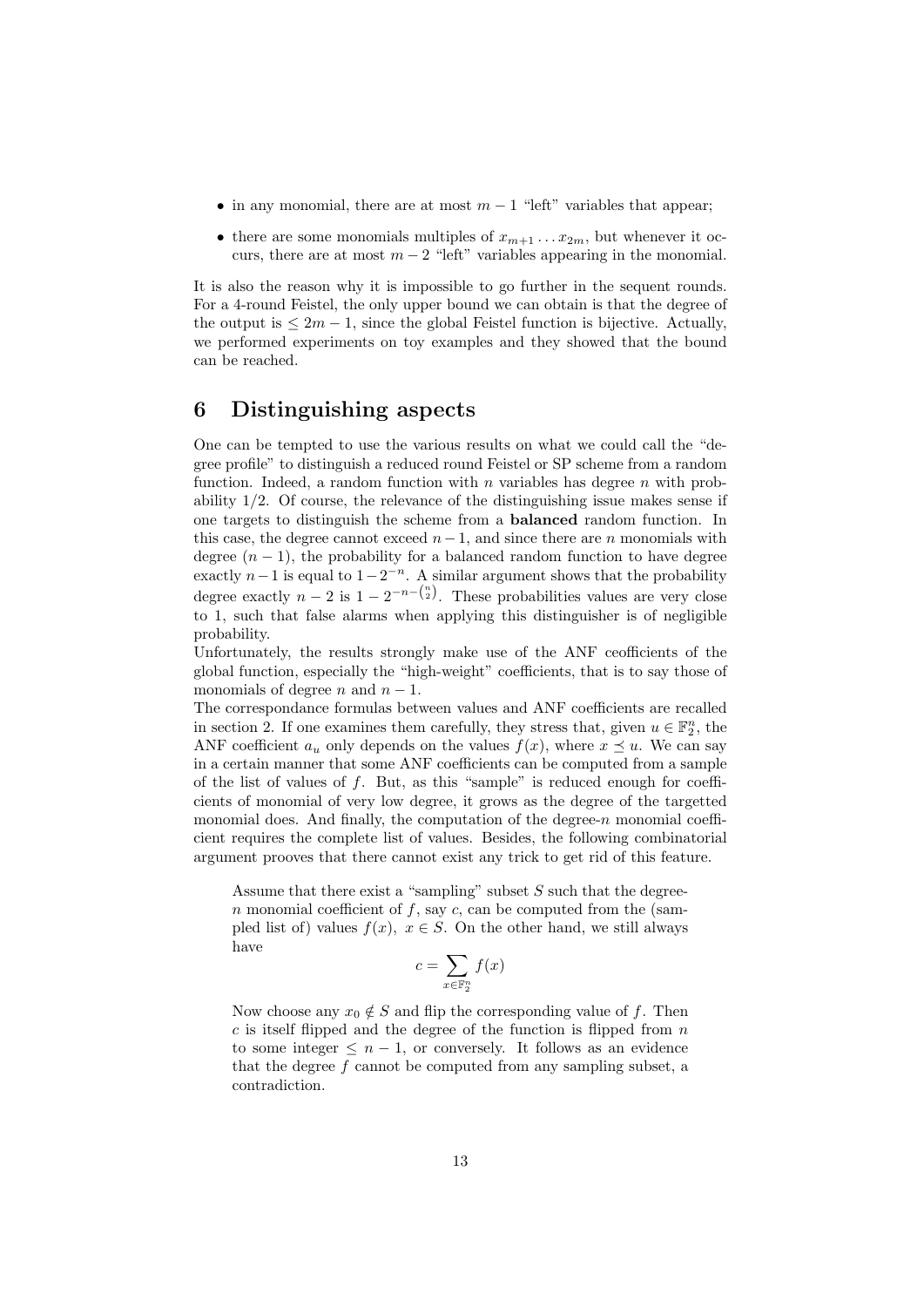The complexity of all our work seems to be basically lower bounded by the (pre-)computation of the ANF form of the scheme. This is well-known to be feasible in  $O(n2^n)$  (by a recursive form of the Mobius transform, similar to fast Discrete Fourier Transform). It turns to be obviously irrelevant since it is greater than the complexity  $O(2^n)$  of computing the whole dictionnary of the function. In any case, it cannot compete with the most significant results of the quoted references propose distinguishers, which complexities vary from  $O(2^{n/2})$ to  $O(2^{3n/4})$ , depending on the number of rounds and the model of adversary. Nevertheless, at this point we have not investigated yet the possibility that some relation between the n degree- $(n-1)$  coefficients altogether could be exhibited using an appropriate sampling subset of the values of  $f$ . This could be a way for further research. Another direction to investigate comes from examining the partial degrees with respect to some subset of variables (e.g. "left" or "right" subset for a Feistel scheme), to distinguish Feistel or SP schemes from random functions. For example, in the case of Feistel schemes, the partial function w.r.t. "left" variables deals with monomials which degree is at most  $n/2$ , and the complexity to retrieve the ANF coefficients is  $O(n2^{n/2})$ . The latter complexity is significantly lower than  $O(n2^n)$ , and has same order of magnitude as literature's complexities.

Finally, we believe that the same kind of degree-distinguishing can be made efficient if we deal with unbalanced Feistel schemes, as in [4].

# References

- [1] Luby M., Rackoff C., How to construct pseudorandom permutations from pseudorandom functions, SIAM Journal of Computing, vol. 17, N.2, pp. 373–386, April 1998.
- [2] Patarin J., Generic Attacks on Feistel Schemes. Asiacrypt'01 (Lecture Notes on Computer Science 2248), pp. 222–238, Springer.
- [3] Patarin J., Security of Random Feistel Schemes with 5 or more Rounds, Crypto'04 (Lecture Notes on Computer Science 3152), pp. 106–122, Springer
- [4] Patarin J., Nachef V., Berbain C., Generic Attacks on Feistel Schemes with Expanding Functions,
- [5] Patarin J., Generic Attacks on Feistel Schemes, e-print 2008/036.

# A Proof of the results on boolean functions

### A.1 Proof of lemma 1

(i) follows from the Mobius inversion applied to  $u = (1, \ldots, 1)$ . (ii) is an easy consequence of  $(i)$ , since the summation contains  $wt(f)$  terms equal to 1 and  $2^n - wt(f)$  terms equal to 0. *(iii)* follows - again elementarily - from *(ii)* (recall that  $n > 1$  by assumption), but, of course, its converse may not be true.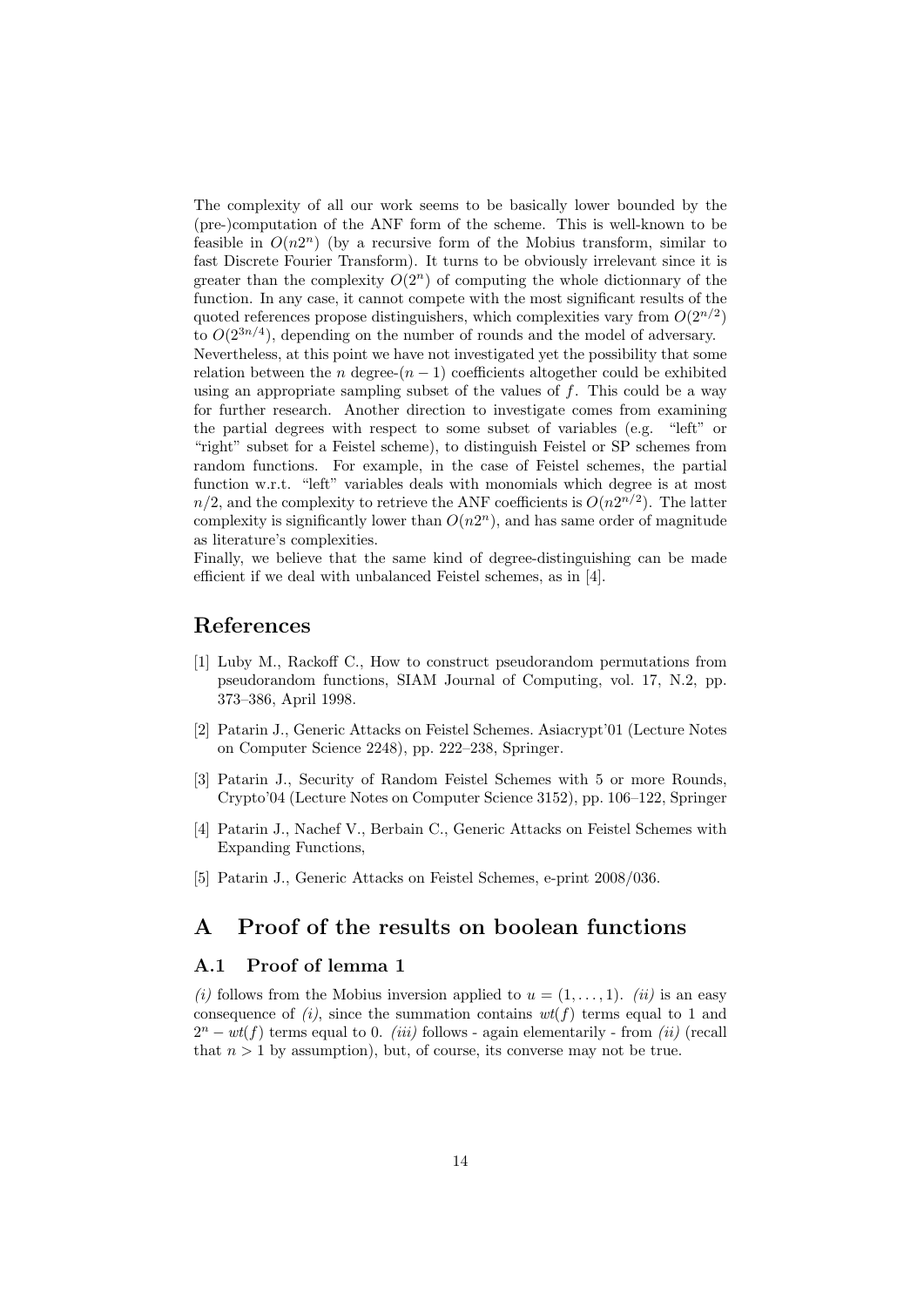### A.2 Proof of proposition 2

The proof relies on the use the Fourier and Walsh transform. First recall that the Fourier transform  $\widehat{f}$  of a *n*-variable scalar boolean function  $f$  is defined by

$$
\forall v \in \mathbb{F}_2^n \ \hat{f}(v) = \sum_{x \in \mathbb{F}_2^n} f(x)(-1)^{x.v}
$$

where the computation is performed over the ring of integers, and that we have the Fourier inversion formula:

$$
\forall x \in \mathbb{F}_2^n, \ f(x) = 2^{-n} \sum_{v \in \mathbb{F}_2^n} \widehat{f}(v) (-1)^{x.v}
$$

The Walsh transform  $\tilde{f}$  of a scalar boolean function f is defined as the Fourier transform of the sign function  $(-1)^f$ .

$$
\forall v \in \mathbb{F}_2^n \ \tilde{f}(v) = \widehat{(-1)^f}(v) = \sum_{x \in \mathbb{F}_2^n} (-1)^{f(x) + x.v}.
$$

The following lemma is straightforward, and we skip its proof.

**Lemma 8** The scalar boolean function f is balanced if and only if  $\tilde{f}(0) = 0$ .

Now let us come to the proof of proposition 2.  $(i) \Rightarrow (ii)$ . Let  $\lambda = (\lambda_1, \ldots, \lambda_t) \in \mathbb{F}_2^t - \{0\}$ . We have

$$
\widetilde{\lambda f}(0) = \sum_{x \in \mathbb{F}_2^n} (-1)^{\lambda \cdot f(x)} = \sum_{y \in \mathbb{F}_2^t} (\# f^{-1}(y)) (-1)^{\lambda \cdot y}
$$

$$
= 2^{n-t} \sum_{y \in \mathbb{F}_2^t} (-1)^{\lambda \cdot y} = 0,
$$

as desired.

 $(ii) \Rightarrow (i)$ . Define  $g : \mathbb{F}_2^t \to \mathbb{Z}$ , by  $y \mapsto \# f^{-1}(y)$ . Let us compute the Fourier transform of g. For  $\lambda \neq 0$ , we have by assumption  $\lambda.f$  is balanced, then by lemma 8  $\lambda f(0) = 0$ , and hence

$$
\widehat{g}(\lambda) = \sum_{y \in \mathbb{F}_2^t} (\# f^{-1}(y)) (-1)^{\lambda \cdot y} = \sum_{x \in \mathbb{F}_2^n} (-1)^{\lambda \cdot f(x)} = \widetilde{\lambda \cdot f}(0) = 0.
$$

On the other hand,  $\hat{g}(0) = \sum_{y \in \mathbb{F}_2^t} \# f^{-1}(y) = \# \mathbb{F}_2^n = 2^n$ . It follows, by Fourier inversion formula, that

$$
\forall y \in \mathbb{F}_2^t, \#f^{-1}(y) = g(y) = 2^{-t} \sum_{\lambda \in \mathbb{F}_2^t} \hat{g}(\lambda)(-1)^{\lambda \cdot y} = 2^{n-t},
$$

as desired.

### A.3 Proof of proposition 4

We actually proof that,

$$
\forall 1 \le i_1 < \dots < i_r \le t, \text{ with } 1 \le r \le \min(t, n - 1),
$$
  
the support of  $f_{i_1} \dots f_{i_r}(x) = 1$  has cardinality  $2^{n-r}$ . (16)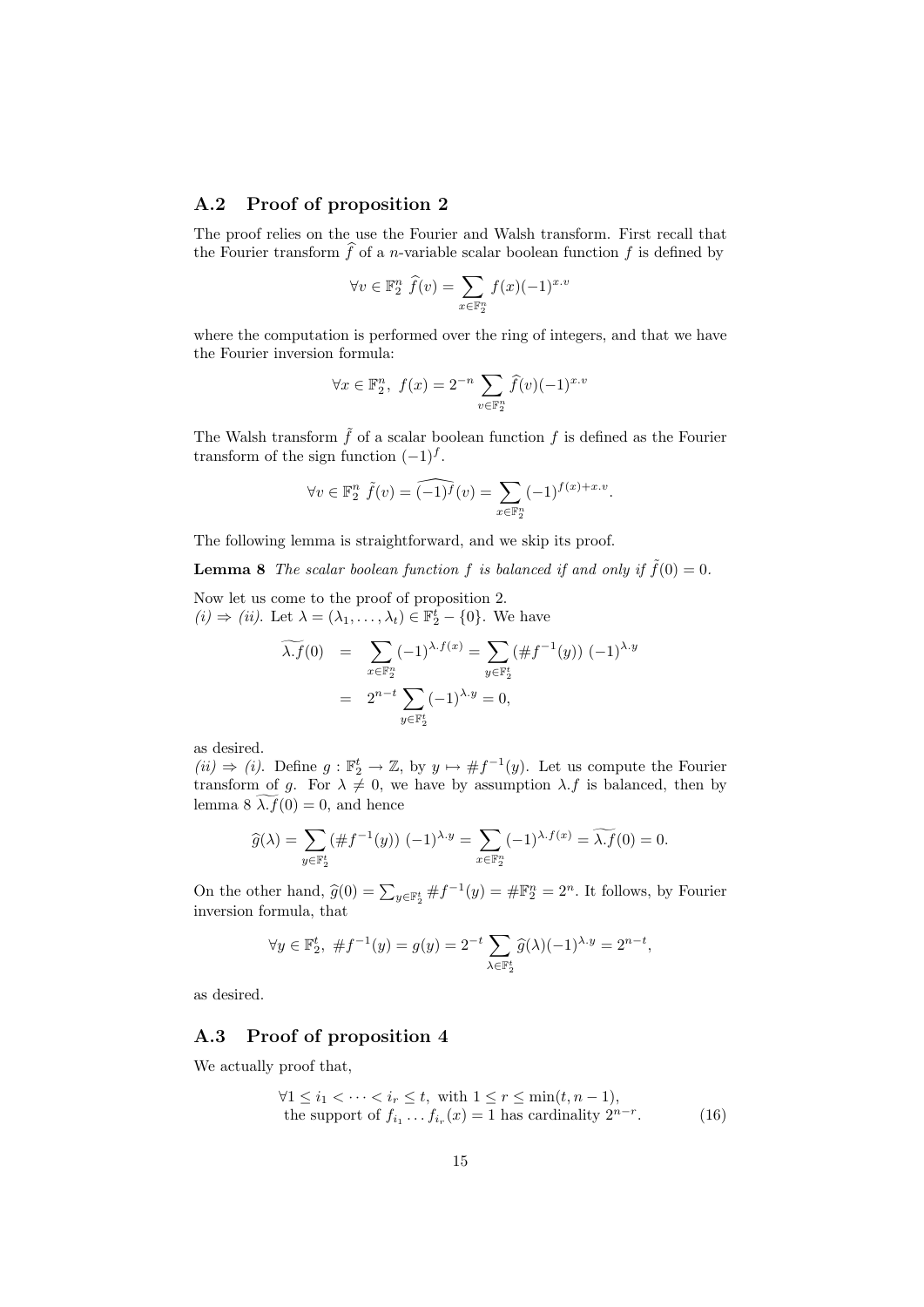It will give the expected conclusion applying (ii) of lemma 1, noting that  $r \leq$  $min(t, n-1)$  de facto implies  $2^{n-r}$  is even.

We would like to propose two different proofs. Both use combinatorial arguments. The first one is much simpler mainly exploit the vectorial structure of the function  $f$ . The second one is more tricky, it only considers the scalar components  $f_1, \ldots, f_t$  by themselves, and makes a nice use of inclusion-exclusion-like argument (what motivated us to propose it as well).

#### First proof

Fix  $1 \leq i_1 < \cdots < i_r \leq t$ , with  $1 \leq r \leq \min(t, n-1)$ . Consider the "subfunction"  $f^*: \mathbb{F}_2^n \to \mathbb{F}_2^n$ ,  $x \mapsto (f_{i_1}(x), \ldots, f_{i_r}(x))$ : it is itself balanced, as it is easy to see appyling criterion (2) of proposition 2.

Now, an element  $x \in \mathbb{F}_2^n$  satisfies  $[f_{i_1} \dots f_{i_r}](x) = 1$  if, and only if  $f_{i_1}(x) = \cdots =$  $f_{i_r}(x) = 1$ , that is, if  $\overline{f}^*(x)$  is the "all one" vector  $(1,\ldots,1) \in \mathbb{F}_2^r$ . Hence the support of  $f_{i_1} \dots f_{i_r}$  is  $f^{*-1}((1, \dots, 1)$  and, since  $f^*$  is balanced, contains  $2^{n-r}$ elements.

#### Second proof

The basic point of the proof is the following

**Lemma 9** (i) Basic version: let g and h two n-variable scalar boolean functions. Then

$$
wt(f \oplus g) = wt(f) + wt(g) - 2wt(fg)
$$

(ii) Iterative version: let  $g_1, \ldots, g_s$  be s n-variable scalar boolean functions. Then

$$
wt(g_1 \oplus \ldots \oplus g_s) = \sum_{1 \leq k \leq s} wt(g_k) - 2 \sum_{1 \leq k_1 < k_2 \leq s} wt(g_{k_1} g_{k_2})
$$
  
+4 
$$
\sum_{1 \leq k_1 < k_2 < k_3 \leq s} wt(g_{k_1} g_{k_2} g_{k_3})
$$
  

$$
\ldots + (-2)^{s-1} wt(g_1 \ldots g_s)
$$

*Proof*  $(i)$  It is clear by a inclusion-exclusion principle that

$$
Supp(f \oplus g) = (Supp(f) \cup Supp(g)) - (Supp(f) \cap Supp(g))
$$
  
= 
$$
(Supp(f) \cup Supp(g)) - Supp(fg)
$$

from which conclusion follows immediately. (ii) follows recursively from (i).  $\Box$ 

Now, assume that condition (ii) holds in proposition 4. We proove (16) by strong induction on r.

The result holds for  $r = 1$  because of condition *(ii)*. Assume that the result holds up to  $r-1$ , that is every product of  $s \leq r-1$   $f_i$ 's has weight  $2^{n-s}$ . Apply lemma  $9(ii)$  with  $g_k = f_{i_k}$  and  $s = r$ :